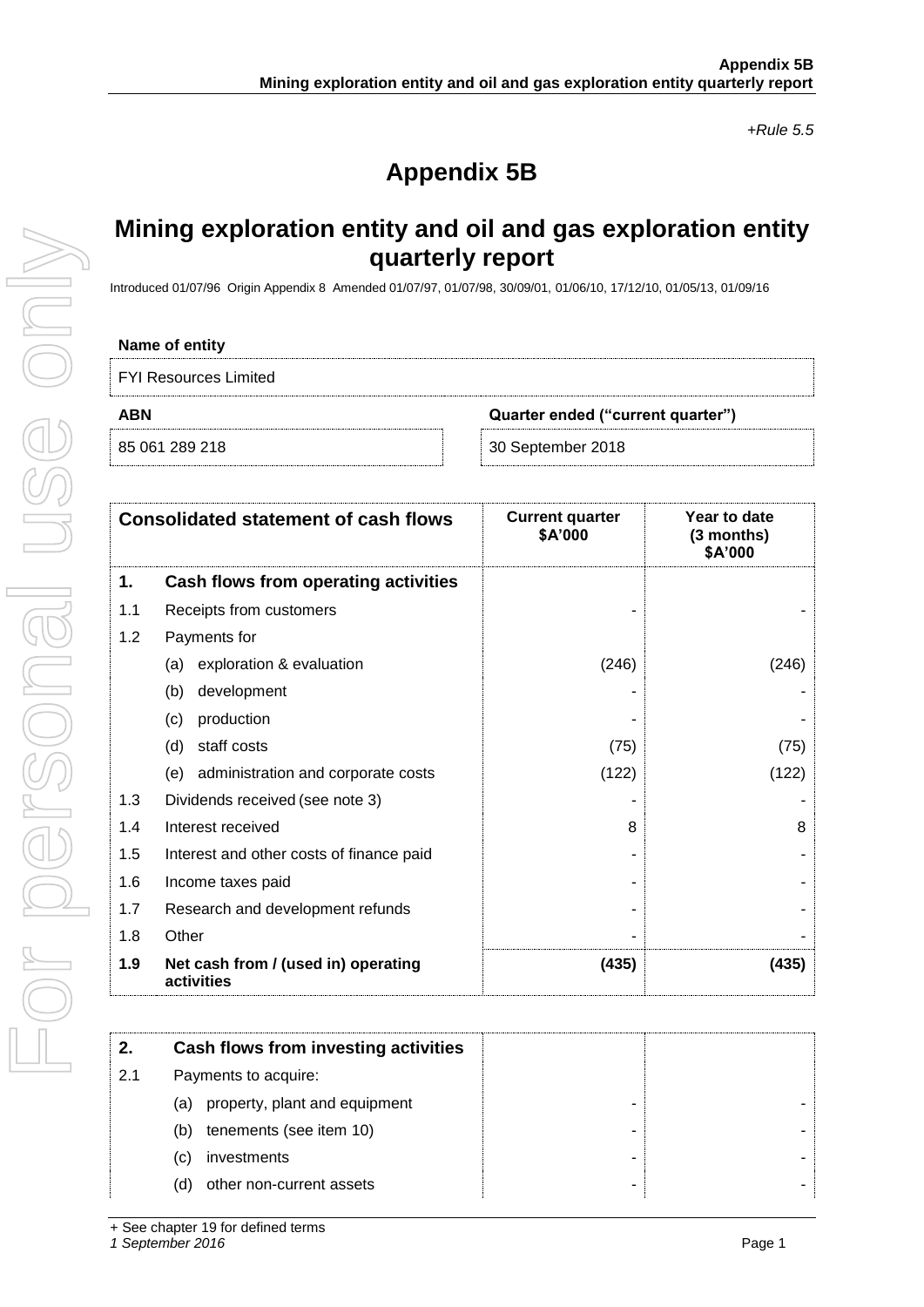|     | <b>Consolidated statement of cash flows</b>       | <b>Current quarter</b><br>\$A'000 | Year to date<br>(3 months)<br>\$A'000 |
|-----|---------------------------------------------------|-----------------------------------|---------------------------------------|
| 2.2 | Proceeds from the disposal of:                    |                                   |                                       |
|     | property, plant and equipment<br>(a)              |                                   |                                       |
|     | tenements (see item 10)<br>(b)                    |                                   |                                       |
|     | (c)<br>investments                                |                                   |                                       |
|     | (d)<br>other non-current assets                   |                                   |                                       |
| 2.3 | Cash flows from loans to other entities           |                                   |                                       |
| 2.4 | Dividends received (see note 3)                   |                                   |                                       |
| 2.5 | Other (provide details if material)               |                                   |                                       |
| 2.6 | Net cash from / (used in) investing<br>activities |                                   |                                       |

| 3.   | Cash flows from financing activities                                           |     |     |
|------|--------------------------------------------------------------------------------|-----|-----|
| 3.1  | Proceeds from issues of shares                                                 |     |     |
| 3.2  | Proceeds from issue of convertible notes                                       |     |     |
| 3.3  | Proceeds from exercise of share options                                        | 51  | 51  |
| 3.4  | Transaction costs related to issues of<br>shares, convertible notes or options | (2) | (2) |
| 3.5  | Proceeds from borrowings                                                       |     |     |
| 3.6  | Repayment of borrowings                                                        |     |     |
| 3.7  | Transaction costs related to loans and<br>borrowings                           |     |     |
| 3.8  | Dividends paid                                                                 |     |     |
| 3.9  | Other (provide details if material)                                            |     |     |
| 3.10 | Net cash from / (used in) financing<br>activities                              | 49  | 49  |

| 4.  | Net increase / (decrease) in cash and<br>cash equivalents for the period |       |       |
|-----|--------------------------------------------------------------------------|-------|-------|
| 4.1 | Cash and cash equivalents at beginning of<br>period                      | 2,889 | 2,889 |
| 4.2 | Net cash from / (used in) operating<br>activities (item 1.9 above)       | (435) | (435) |
| 4.3 | Net cash from / (used in) investing activities<br>(item 2.6 above)       |       |       |
| 4.4 | Net cash from / (used in) financing activities<br>item 3.10 above)       | 49    | 49    |
| 4.5 | Effect of movement in exchange rates on<br>cash held                     |       |       |
| 4.6 | Cash and cash equivalents at end of<br>period                            | 2,503 | 2,503 |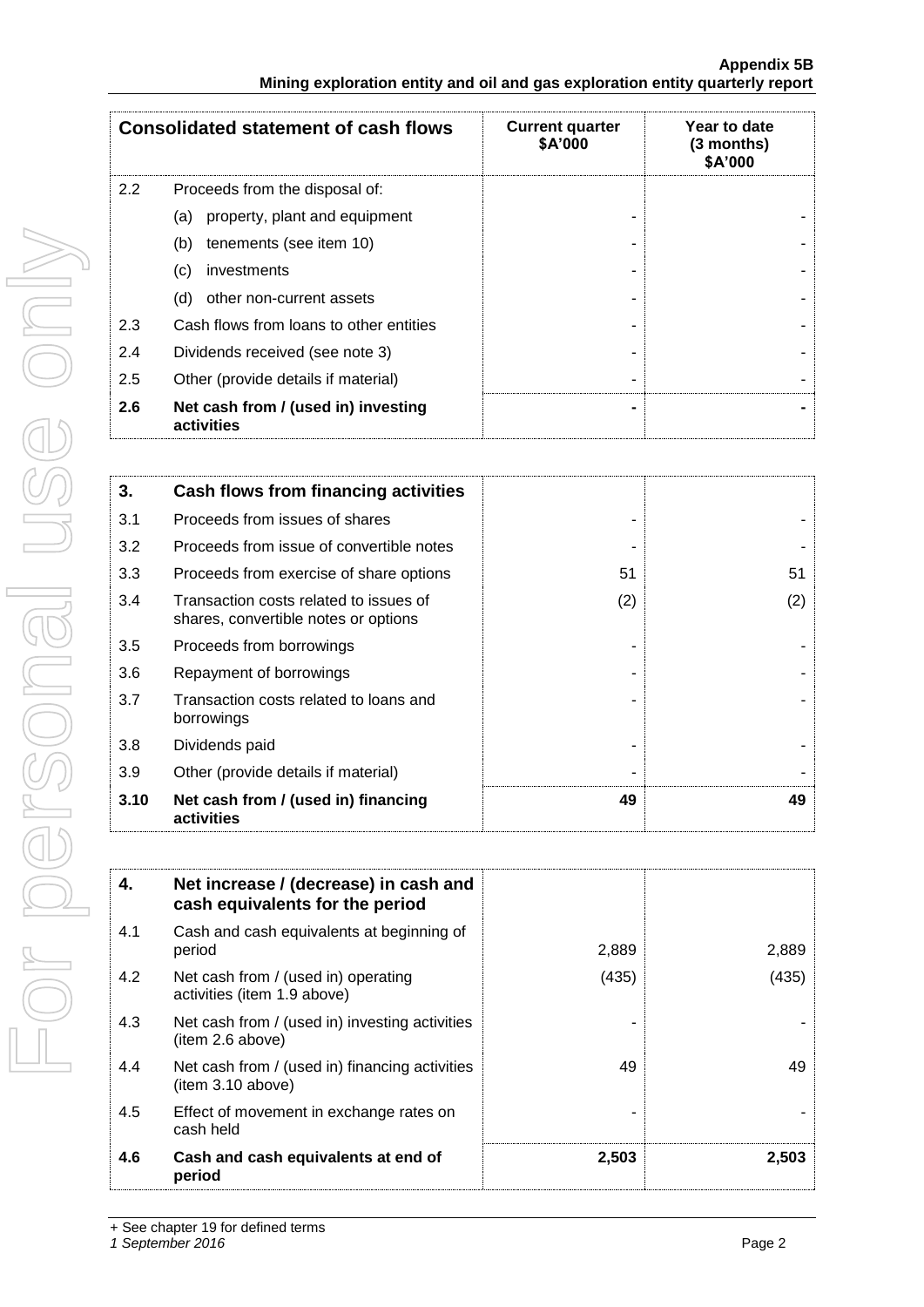| 5.  | Reconciliation of cash and cash<br>equivalents<br>at the end of the quarter (as shown in the<br>consolidated statement of cash flows) to the<br>related items in the accounts | <b>Current quarter</b><br>\$A'000 | <b>Previous quarter</b><br>\$A'000 |
|-----|-------------------------------------------------------------------------------------------------------------------------------------------------------------------------------|-----------------------------------|------------------------------------|
| 5.1 | <b>Bank balances</b>                                                                                                                                                          | 2,503                             | 2.889                              |
| 5.2 | Call deposits                                                                                                                                                                 |                                   |                                    |
| 5.3 | Bank overdrafts                                                                                                                                                               |                                   |                                    |
| 5.4 | Other (provide details)                                                                                                                                                       | ۰                                 |                                    |
| 5.5 | Cash and cash equivalents at end of<br>quarter (should equal item 4.6 above)                                                                                                  | 2,503                             | 2,889                              |

| 6.  | Payments to directors of the entity and their associates                                                    | <b>Current quarter</b><br><b>\$A'000</b> |
|-----|-------------------------------------------------------------------------------------------------------------|------------------------------------------|
| 6.1 | Aggregate amount of payments to these parties included in item 1.2                                          | 75                                       |
| 6.2 | Aggregate amount of cash flow from loans to these parties included<br>in item $2.3$                         |                                          |
| 6.3 | Include below any explanation necessary to understand the transactions included in<br>items $6.1$ and $6.2$ |                                          |
|     | Payment of fees to executive and non-executive directors.                                                   |                                          |

| Payments to related entities of the entity and their |  |
|------------------------------------------------------|--|
| associates                                           |  |

| 7.1 |  |  | Aggregate amount of payments to these parties included in item 1.2 |  |  |
|-----|--|--|--------------------------------------------------------------------|--|--|
|-----|--|--|--------------------------------------------------------------------|--|--|

- 7.2 Aggregate amount of cash flow from loans to these parties included in item 2.3
- 7.3 Include below any explanation necessary to understand the transactions included in items 7.1 and 7.2

**Current quarter \$A'000**

-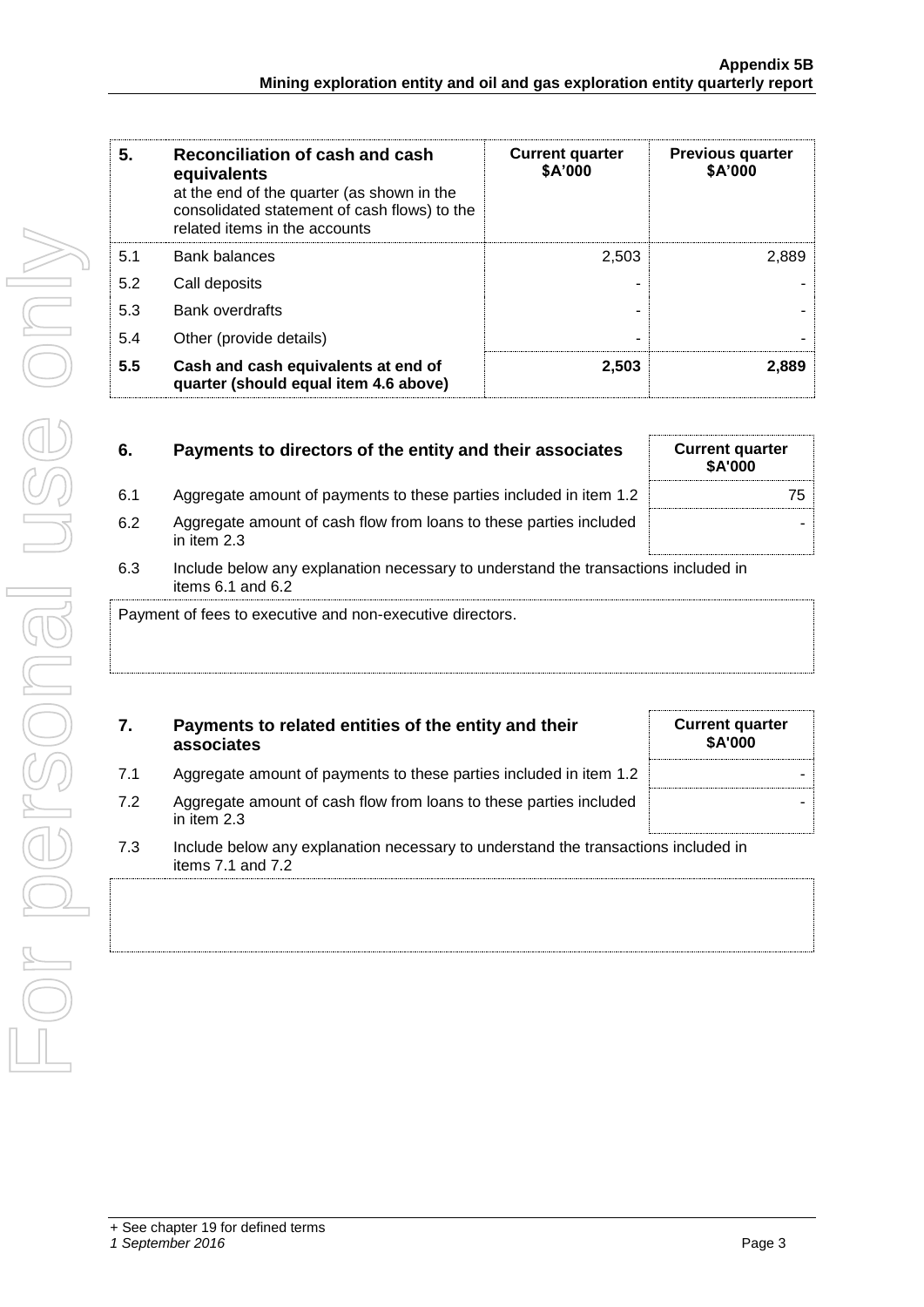| 8.         | <b>Financing facilities available</b><br>Add notes as necessary for an<br>understanding of the position           | <b>Total facility amount</b><br>at quarter end<br>\$A'000 | Amount drawn at<br>quarter end<br>\$A'000 |
|------------|-------------------------------------------------------------------------------------------------------------------|-----------------------------------------------------------|-------------------------------------------|
| 8.1        | Loan facilities                                                                                                   | -                                                         |                                           |
| 8.2        | Credit standby arrangements                                                                                       | -                                                         |                                           |
| 8.3        | Other (please specify)                                                                                            | ۰                                                         |                                           |
| <b>0</b> 4 | المعرم وغمر فموجعتها وماموها وعافره والمعارضات وبرمعام ببغالمهم واممم فمرعوه ومنافسا ومستمرات وبالمسامع والمسامعا |                                                           |                                           |

8.4 Include below a description of each facility above, including the lender, interest rate and whether it is secured or unsecured. If any additional facilities have been entered into or are proposed to be entered into after quarter end, include details of those facilities as well.

| 9.  | <b>Estimated cash outflows for next quarter</b> | \$A'000 |
|-----|-------------------------------------------------|---------|
| 9.1 | Exploration and evaluation                      | (20)    |
| 9.2 | Development                                     | (860)   |
| 9.3 | Production                                      |         |
| 9.4 | Staff costs                                     | (78)    |
| 9.5 | Administration and corporate costs              | (92)    |
| 9.6 | Other (provide details if material)             |         |
| 9.7 | <b>Total estimated cash outflows</b>            | (1,050) |

| 10.  | <b>Changes in</b><br><b>tenements</b><br>(items $2.1(b)$ and<br>$2.2(b)$ above)                   | <b>Tenement</b><br>reference<br>and<br><b>location</b> | <b>Nature of interest</b> | Interest at<br>beginning<br>of quarter | <b>Interest</b><br>at end of<br>quarter |
|------|---------------------------------------------------------------------------------------------------|--------------------------------------------------------|---------------------------|----------------------------------------|-----------------------------------------|
| 10.1 | Interests in mining<br>tenements and<br>petroleum tenements<br>lapsed, relinquished<br>or reduced |                                                        |                           |                                        |                                         |
| 10.2 | Interests in mining<br>tenements and<br>petroleum tenements<br>acquired or increased              |                                                        |                           |                                        |                                         |